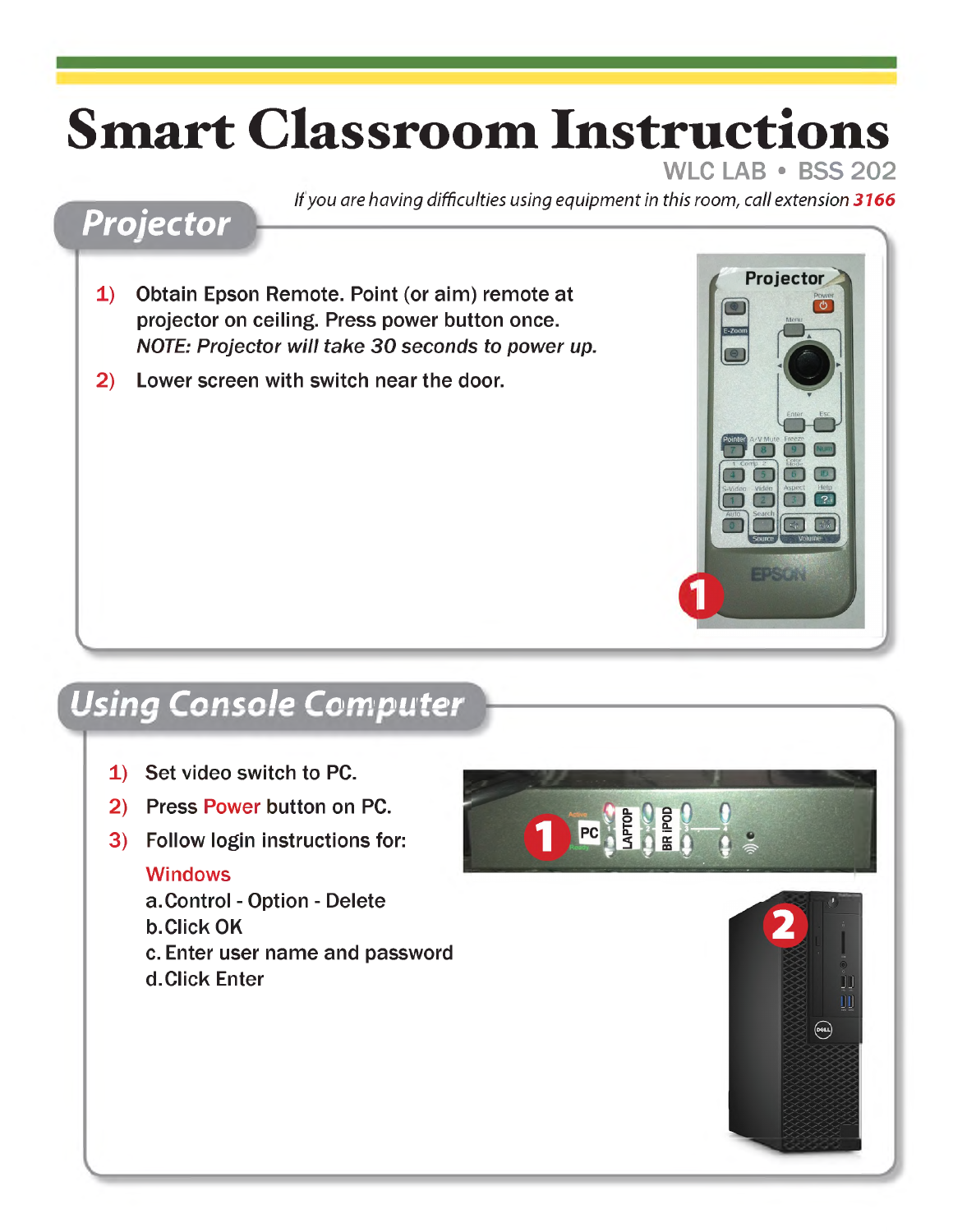# *Using a Laptop*

- 1) Turn on your laptop
- 2) Press Laptop button on video switch box
- 3) Connect the Laptop Video cable to the video output port on your laptop. *Please note: the Laptop Video cable is VGAcompatible only. Certain laptop models will require a DVI-to-VGA adaptor or a Mini-VGA adaptor. Consult your owner's manual for further information.*
- 4) Connect your laptop's AC adaptor to a power outlet and start up your laptop.
- 5) If you still do not see an image, refer to the laptop troubleshooting guide later in these instructions.
- 6) When finished, shut down your laptop and disconnect all cables.
- 7) Proceed to shutting down the rest of the equipment. Follow the instructions later in this guide, Powering Down the System.

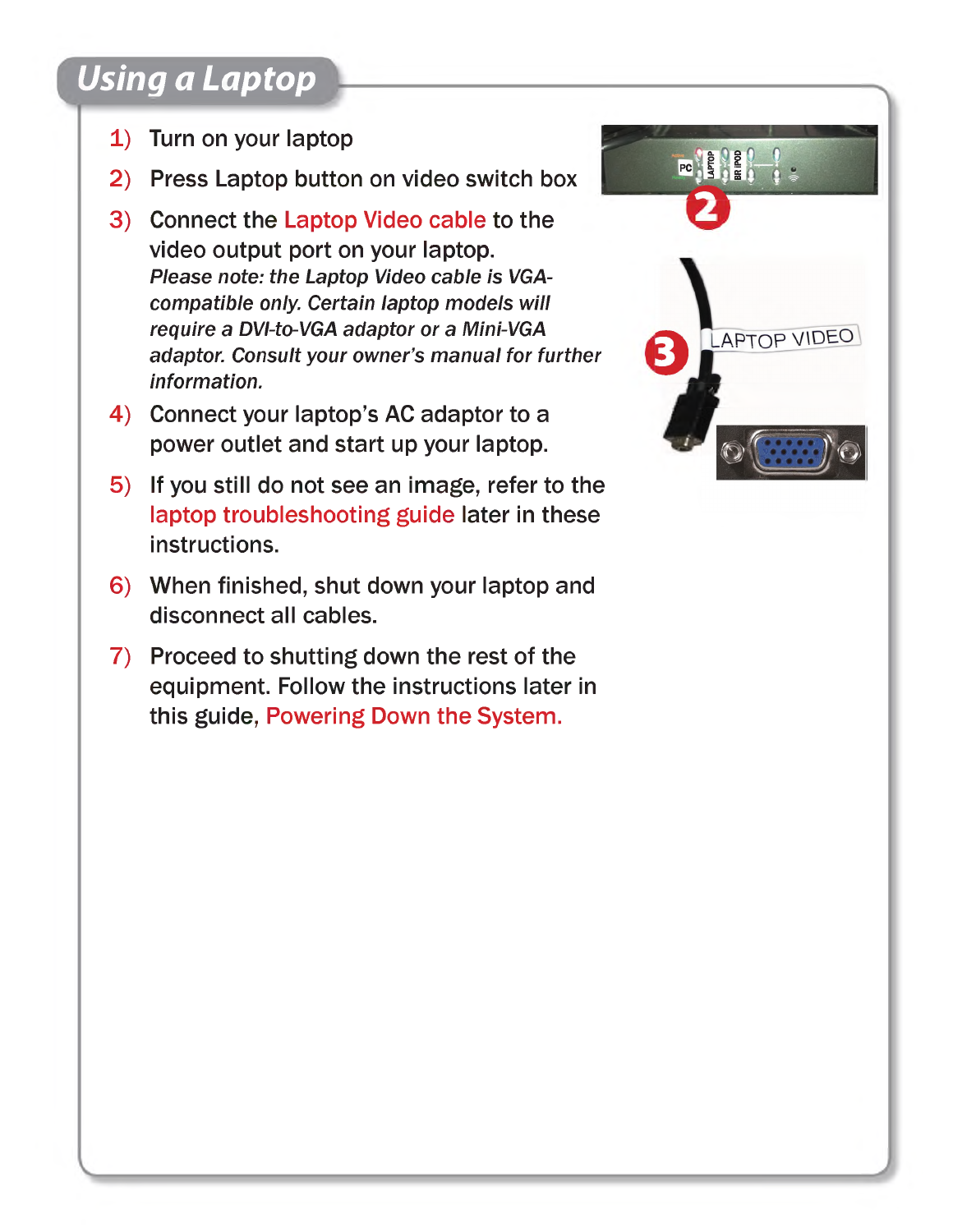### *Sound*

### Amplifier (sound)

- 1) Flip Power switch on left end of amplifier.
- 2) Change the selector knob to match your choice of using the console PC, laptop, Blu-Ray or iPod.
- 3) Adjust volume as needed.



# *Playing a DVD/Blu-RayDisc*

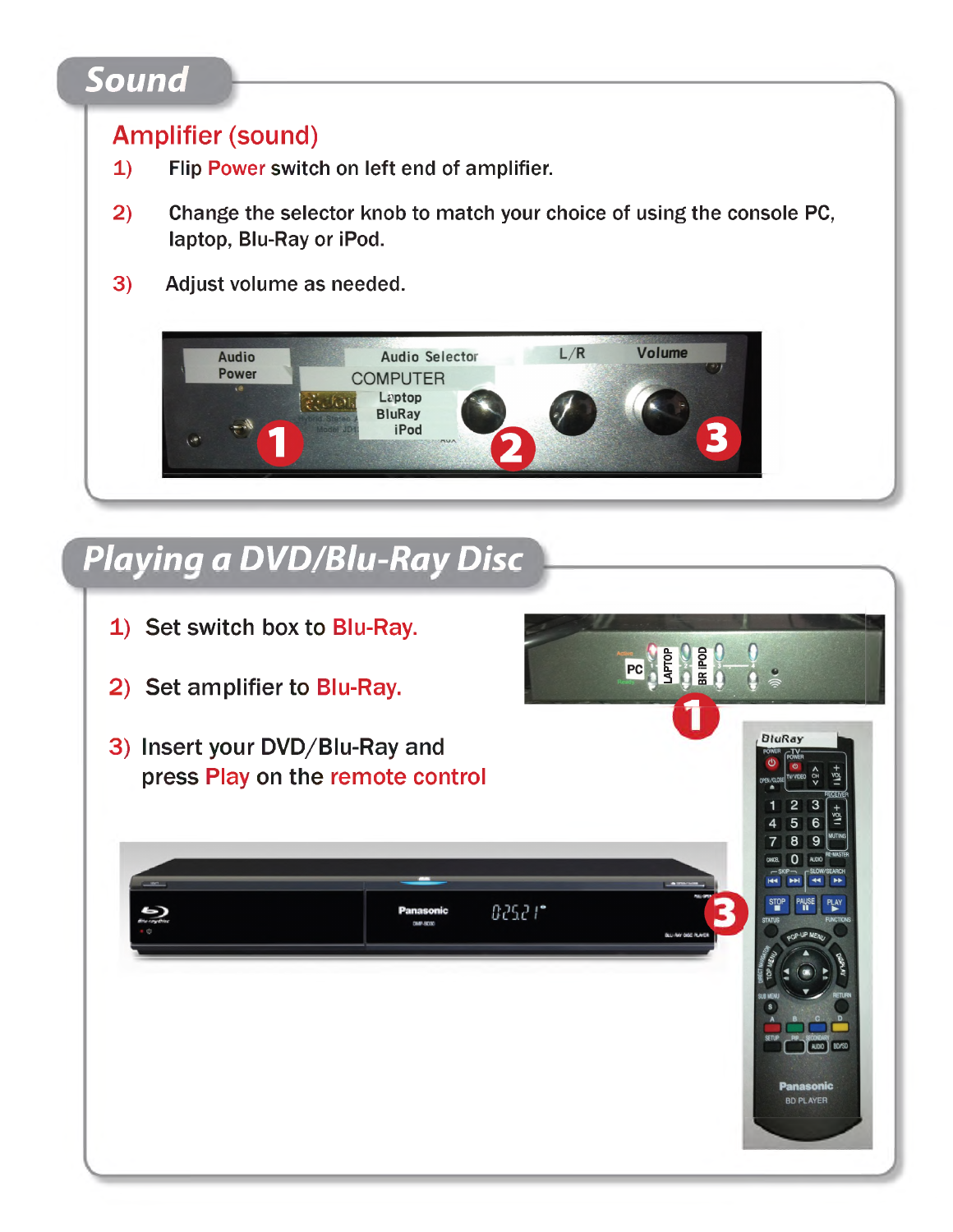